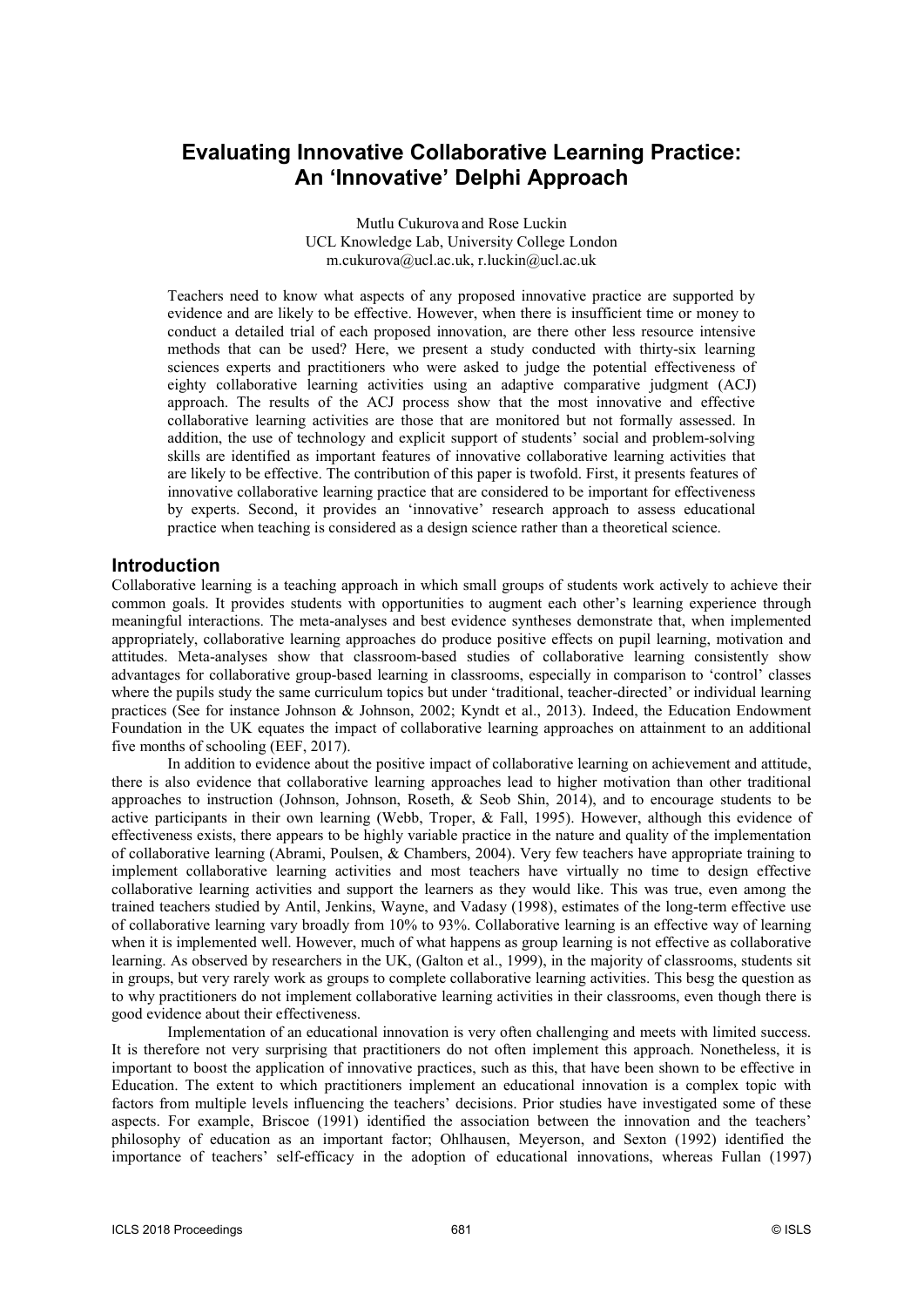discussed the significance of the school culture and the influence of principals. In addition, to these practical constraints including the availability of materials, time and space requirements are identified as significant factors (Sleeter, 1992). With the purpose of studying these factors in their study Abrami et al. (2004) devised a questionnaire with the aspects of value (how highly a teacher values an innovation), effectiveness (how successful a teacher expects an innovation to be), and the cost (how high a teacher perceives the costs of an innovation implementation to be). This research identified that the expectancy of success was the most important factor in differentiating teachers who implement the educational innovation and those who do not. In order to increase the likelihood of widespread implementation of an educational innovation, including those involving collaborative learning, what features of existing practice meets the teachers' and experts' expectations of success should be addressed. Therefore, in this study, the main research question we are investigating is: what are the common features of innovative collaborative learning practice that is likely to be effective for learning from experts and practitioners' perspectives?

## **A working definition of educational innovation**

In this paper, we refer to the collaborative learning activities that we investigated as educational innovations. Innovation is defined as "a new method or idea or product" in dictionaries as a term. However, innovation as a fundamental cognitive schema underpinning various ideas that relate to this newness is notoriously hard to define. In their review of the literature Edison, Bin Ali, and Torkar (2013) found 41 different definitions of innovation as a concept. The authors identify certain key aspects of innovation including those relate to the impact of innovation, types of innovation, degree of novelty, innovation activities and the nature of the process of innovation. The key message given regarding innovation is that innovation is not only about the generation of new ideas but, as importantly, about the effective implementation of new ideas. Innovation does not necessarily refer to the change of the things that we do and in the ways we do them, yet it explicitly refers to improving the things that we do and the ways we do them. Hence, for a practice to be innovative it is not enough for it to be new and exciting, in addition it has to be *promising* for successful implementation. While a novel device is often described as an innovation, in economics, management science, and other fields of practice and analysis, innovation is generally considered to be the result of a process that brings together various novel ideas in a way that they affect society (Luckin et al., 2012). In this paper, all collaborative learning practice examples we have investigated were considered as promising to be successful in terms of its implementation in actual classrooms. Therefore, they are defined as educational innovations.

#### **Literature review on the common features of effective collaborative learning**

It is extremely difficult to isolate the precise nature of the key factors that in general impact on the effectiveness of collaborative learning. Of course, it is possible to identify factors within particular individual studies for which there is evidence of their impact on the collaborative learning process and output, but once one looks beyond individual studies, the situation is far more complicated. However, it is still important to briefly mention the emerging features from discussions regarding the evidence of effective collaborative learning. Looking at the existing literature on collaborative learning, we find that researchers have examined a wide range of characteristics that may make collaboration more likely to take place (Blatchford, Kutnick, Baines, & Galton, 2003). These include elements that concern the:

- Environment in which collaborative learning takes place;
- Composition, stability and size of the group;
- Knowledge, attributes, skills and attitudes of group members;
- Social, communicative and group based skills of members;
- Nature and structure of the task and how it relates to what has come before;
- Educational systems and framework in force;
- Role of adults in strategically planning for and setting up collaborative activities and how they engage with and facilitate groups aiming to collaborate.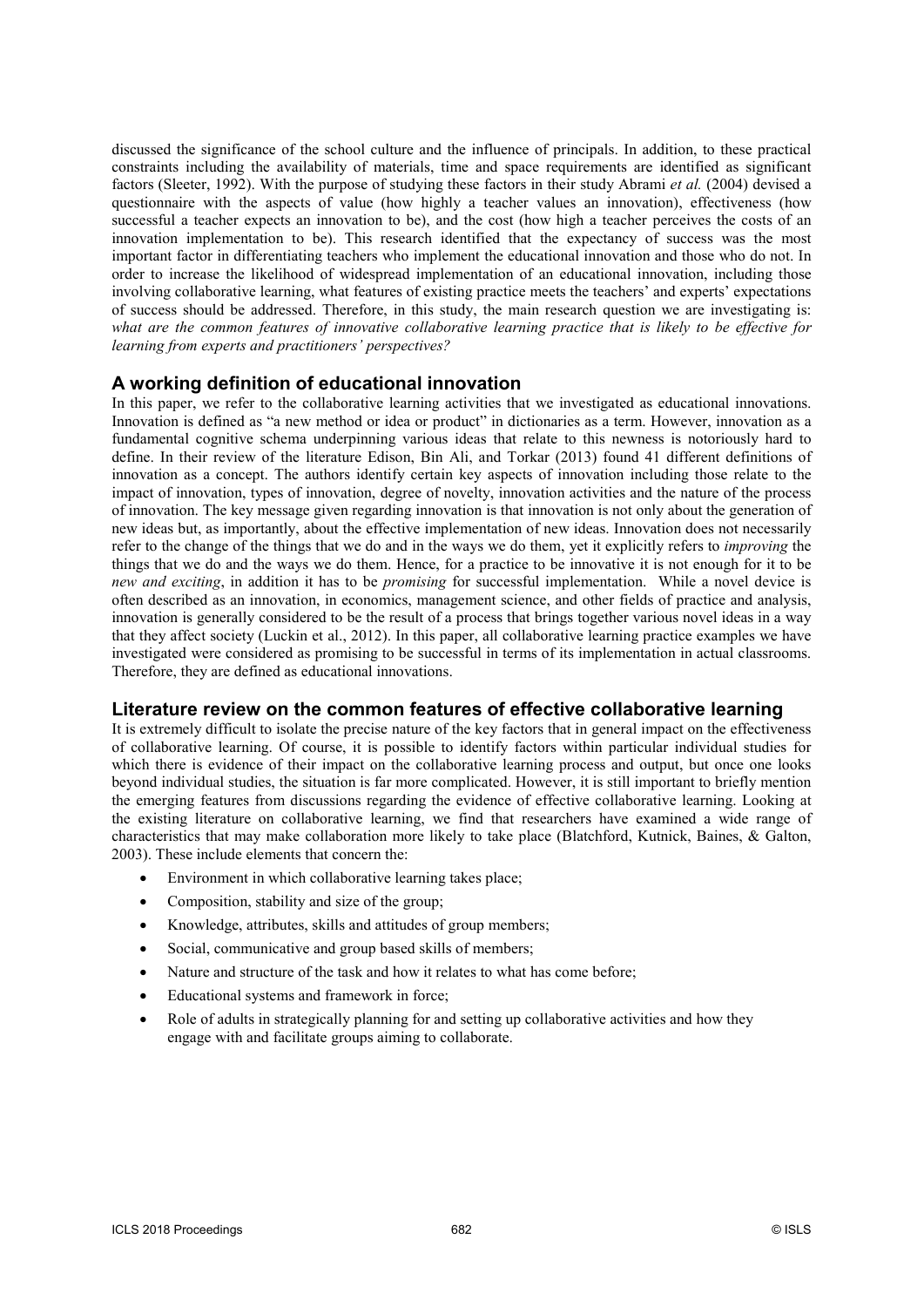

Figure 1. Key Elements of Collaborative Learning.

 Early research by Deutsch (1949) highlights positive interdependence and promotive interaction as central aspects for successful collaborative learning. Over the years, additional elements have been suggested to form a set of 5 features considered as essential for successful collaborative learning (Luckin et al., 2017). All of these features are studied in the literature and have been shown to have impact on the effectiveness of the collaborative learning activities. Similarly, most of these features are also studied at meta-review levels.

- 1. Group members must be positively interdependent. This means that the task cannot be successfully completed by one person alone, but all group members must recognise that they all need to synchronise their efforts;
- 2. Group members must engage in promotive interaction and show a willingness to support each other in their joint efforts to complete the task and achieve the goal;
- 3. Group members must be *individually accountable –* they must make sure that they undertake their share of the work and feel personally responsible for the group's success in completing the task.
- 4. Interpersonal and group skills need to be developed. We cannot assume that people, children in particular, naturally have the skills to participate in collaborative learning and promotive interaction – thus these skills need to be developed such that they are of a high quality.
- 5. Groups participate in group processing. This involves members reflecting on the quality of their working relationship and seeking to improve this through personal and joint effort.

## **Effective collaborative learning when considering teaching as a design science**

In the theoretical sciences, evidence regarding the effectiveness of interventions, including educational innovations, often comes from meta-analyses of research. However, these meta-analyses present what is a rather simplistic view that we can isolate particular variables and thus, potentially discover the 'key' factors that work or serve to enhance achievement. However, more recent views about teaching stresses on the value of considering teaching practices as part of a design science similar to engineering, computer science, or architecture rather than considering it a theoretical science such as natural sciences (Laurillard, 2013). Considering teaching practices such as collaborative learning activities as a design science highlights the importance of a multidimensional and complex view of teaching, and in our case the practice of orchestrating students' learning together (Blatchford et al., 2003). Most factors that have an impact on the effectiveness of an educational innovation are interconnected and need to be considered in a strategic manner by teachers to identify the most relevant combination for the particular persons and circumstances at that time.

Similarly, the success of working together also depends on how teachers and other adults strategically organize these activities, how they set up the tasks, and how they engage with and support groups engaged in collaborative learning. If a teacher adopts an approach that is directive or that undermines the value of the group work, then the group is less likely to function in the desired way. This emphasizes on the value of considering teaching as a design science rather than a theoretical science. As argued by Laurillard (2013, p.1) "Teaching is not a theoretical science that describes and explains some aspect of the natural or social world. (It's)… imperative is to make the world a better place: a design science." Clearly as other design sciences, teaching leverages and contributes to theoretical science. However, when research has particular focus on supporting practitioners, considering teaching practice as a design science might generate more meaningful results. One of the main reasons behind this improvement in value for practitioners is that in design sciences process evaluations are often strongly emphasized. This does not mean that the outcome assessment is not appreciated, however, the more holistic evaluation of the design process regardless of the outcome produced is equally appreciated. Similar to the arguments relate to assessment of and for learning (Stiggins, 2005), the approach of process evaluation is often argued to be more meritorious in design sciences (Simon, 1969). This is mainly due to the arguments that the value of design activities is in autonomy, the context, the synthesis of relevant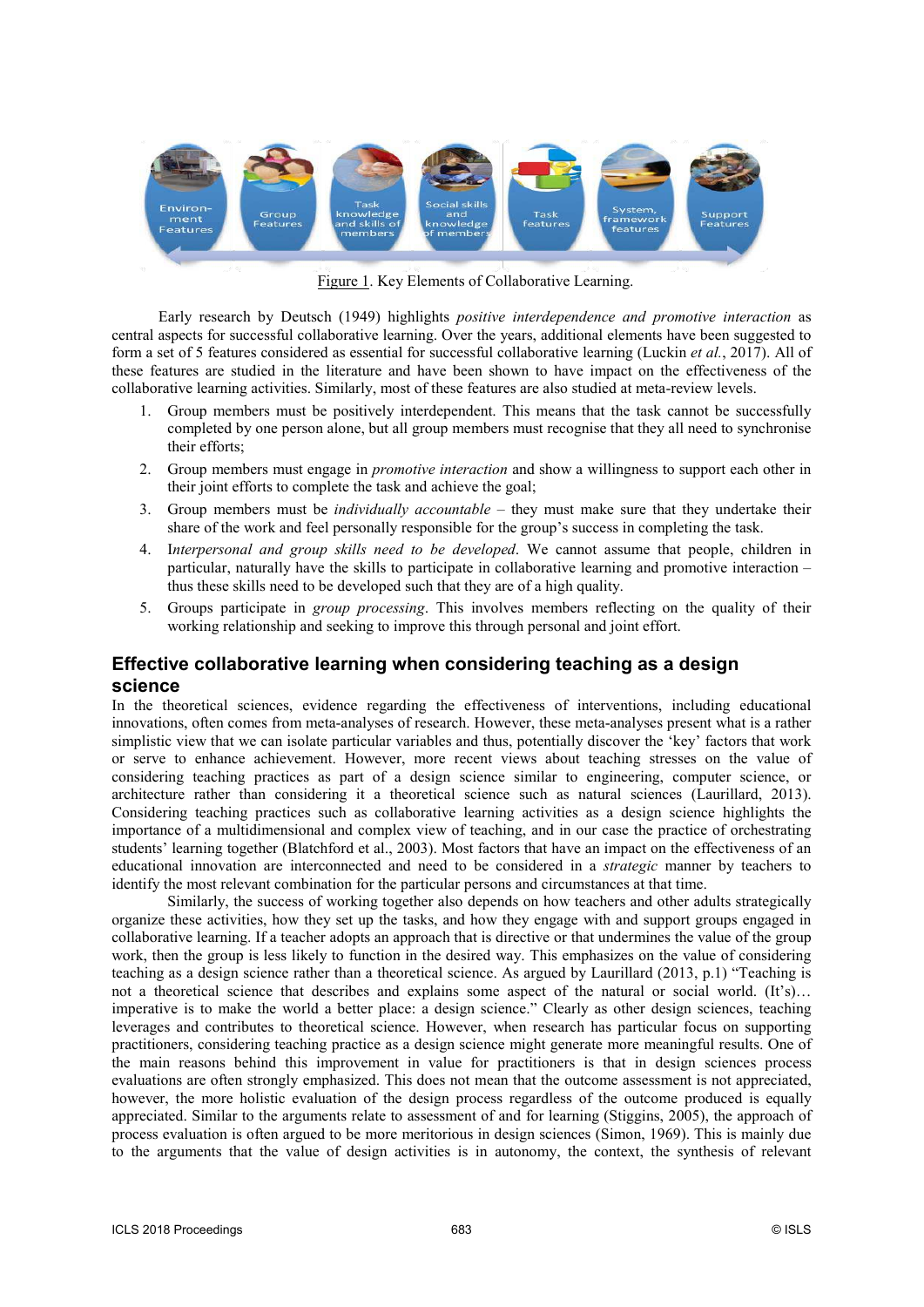multidisciplinary knowledge with social and cognitive skills (Seery, Canty, & Phelan, 2012). However, measuring such a complex and iterative process is very challenging with rigid assessments and abstract criteria. Rather, it requires a flexible model of assessment that relies on holistic judgement and professional experience.

In the context of judging students' design work, Kimbell (2012) outlines a new approach based on the Law of Comparative Judgement (Pollitt, 2012). The approach uses an adaptive comparative judgement (ACJ) model of assessment where comparisons of students design work with overarching criteria and professional judgement of assessors. In this paper, we use ACJ to assess collaborative learning practice examples with the purpose of identifying the most common features of those teaching practices that are considered effective collaborative learning innovations by experienced academics and practitioners. These 'judges' are considered to have an understanding of what is better or worse in terms of the required capability to implement an effective collaborative learning practice based on their expert knowledge and experience.

## Preparation of the collaborative learning practice examples for ACJ

In order to help us describe and classify different types and examples of collaborative learning in a systematic level, we used a taxonomy approach to the concept (Cukurova, Luckin, Baines, 2017). This taxonomy was created for collaborative problem-solving and is informed by research and practice reviews of collaborative learning. The taxonomy has six non-hierarchical, inter-connected domains Technology, Characteristics of the collaborative problem-solving, Abilities of the participants, Group Features, Problem Features, The contextual factors. Further information about the taxonomy and its each taxonomic unit can be found in Cukurova, Luckin, & Baines, (2017). Here, we used the taxonomy to describe our 80 practice examples of collaborative learning. The taxonomy was broad enough to accommodate all the examples we have identified. Each practice example was described by a brief narrative and an ID card that summarised the example with reference to the taxonomy (illustrated in table 1). Then, these examples were used as in the adaptive comparative judgement process (ACJ).

#### Collaborative learning activity ID1:

Students in pairs attempt to solve what a fictitious animal species would look like after evolution had occurred using a computer simulation. Students are assigned random features of the alien planet that could put evolutionary pressure on the alien. Then, they are asked to draw what they think the animal would look like. Students work in mixed age groups, and are not provided specific instructions on how to collaborate, or how to problem-solve.

| Characteristics of CL      | One-off activity                                 |
|----------------------------|--------------------------------------------------|
|                            | Development of participants' skills are not      |
|                            | explicitly targeted                              |
| Group composition          | Pairs of mixed aged<br>٠                         |
|                            | Mixed gender groups                              |
|                            | Participants act synchronously in medium<br>٠    |
|                            | acquaintance groups                              |
| Problem characteristics    | STEM domain                                      |
|                            | Medium complexity, authenticity, and<br>٠        |
|                            | outcome of the problem                           |
|                            | Low social interdependence of participants       |
| Contextual characteristics | Tertiary education                               |
|                            | School laboratories                              |
|                            | Participants in the same physical space and<br>٠ |
|                            | taking actions in a digital environment          |
|                            | Participants are monitored individually          |
| Use of technology          | Computer simulation                              |

Table 1: Collaborative learning practice example and its taxonomic representation adaptive comparative judgment of collaborative problem-solving practice

Table 2 illustrates that most examples used in the study were one-off activities and only 1 of the examples could be identified as being part of a programme of collaborative learning (CL) activities. In almost half of the examples the CL process itself was not evaluated, although it was monitored. There was more evidence of CL being evaluated with the group as the unit of analysis (37.5%) than with the individual learner as the unit of analysis (15%), and more evidence of skills in the social domain being the focus of development could be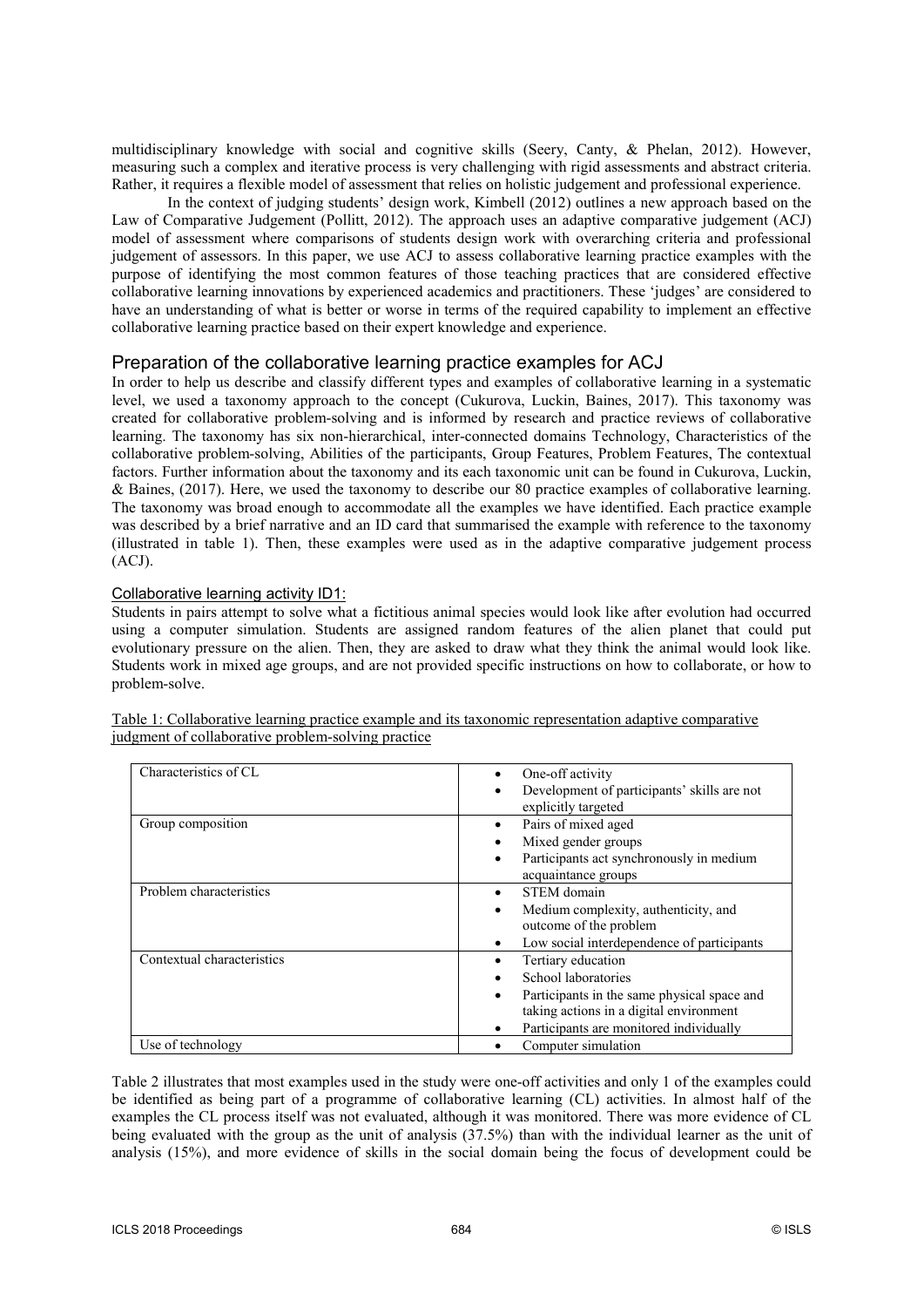identified (26.25%) than examples where the problem solving itself was the focus for development (13.75%). The teacher was identified as the leader of reflection in 31.25% of examples and the group was identified as the leader of reflection in only 10% of examples, illustrating the significant role that teachers play in CL practice.

|  |  |  | Table 2: Frequency of innovative CL practice examples' taxonomic characteristics |  |
|--|--|--|----------------------------------------------------------------------------------|--|
|  |  |  |                                                                                  |  |

| <b>Category Name</b>                                                                   | <b>Practice Example Total</b><br>Number in this<br>Category | % of Practice<br><b>Example in this</b><br>Category |
|----------------------------------------------------------------------------------------|-------------------------------------------------------------|-----------------------------------------------------|
| One-off activity                                                                       | 79                                                          | 98.75                                               |
| CL not evaluated but monitored                                                         | 39                                                          | 48.75                                               |
| CL evaluated as a group                                                                | 30                                                          | 37.5                                                |
| Teacher-led reflection                                                                 | 25                                                          | 31.25                                               |
| Development of skills explicitly targeted in social<br>domain                          | 21                                                          | 26.25                                               |
| Technology is employed for CL                                                          | 19                                                          | 23.75                                               |
| Development of skills explicitly targeted in both social<br>and problem-solving domain | 16                                                          | 20                                                  |
| Cross curricular CL activity                                                           | 16                                                          | 20                                                  |
| Group roles are allocated                                                              | 14                                                          | 17.5                                                |
| CL evaluated individually                                                              | 12                                                          | 15                                                  |
| Development of skills explicitly targeted in problem<br>solving domain                 | 11                                                          | 13.75                                               |
| Group-led reflection                                                                   | 8                                                           | 10                                                  |
| Single gender grouping                                                                 |                                                             | 1.25                                                |
| Programme of activities of CL                                                          | 1                                                           | 1.25                                                |
| Group ethos addressed part of the CL activity                                          |                                                             | 1.25                                                |

#### Adaptive Comparative Judgment of collaborative learning practice examples

The narrative descriptions and ID cards for all 80 collaborative learning practice examples were used for the ACJ process with members of our expert panel. The software used for the process was online and it presented two practice examples simultaneously and asked experts to pick one of them. The aggregation of these judgements across collaborative learning activities produced an order of the activities from what was judged as the most likely to be effective innovative practice example to the least likely. The precise instructions given to the experts were:

"Please read the examples and compare each of the two examples of collaborative learning activity that are presented to you and decide which of them is the best example of innovative practice that is likely to be effective for learning."

Thirty-six experts completed the online ACJ task. The first five rounds of the comparisons were non-adaptive "Swiss Tournament" rounds to create a rough sort. After the fifth round, the algorithm of the online software becomes adaptive and starts presenting those examples, which are closely ranked at the previous round in order to increase the reliability coefficient.



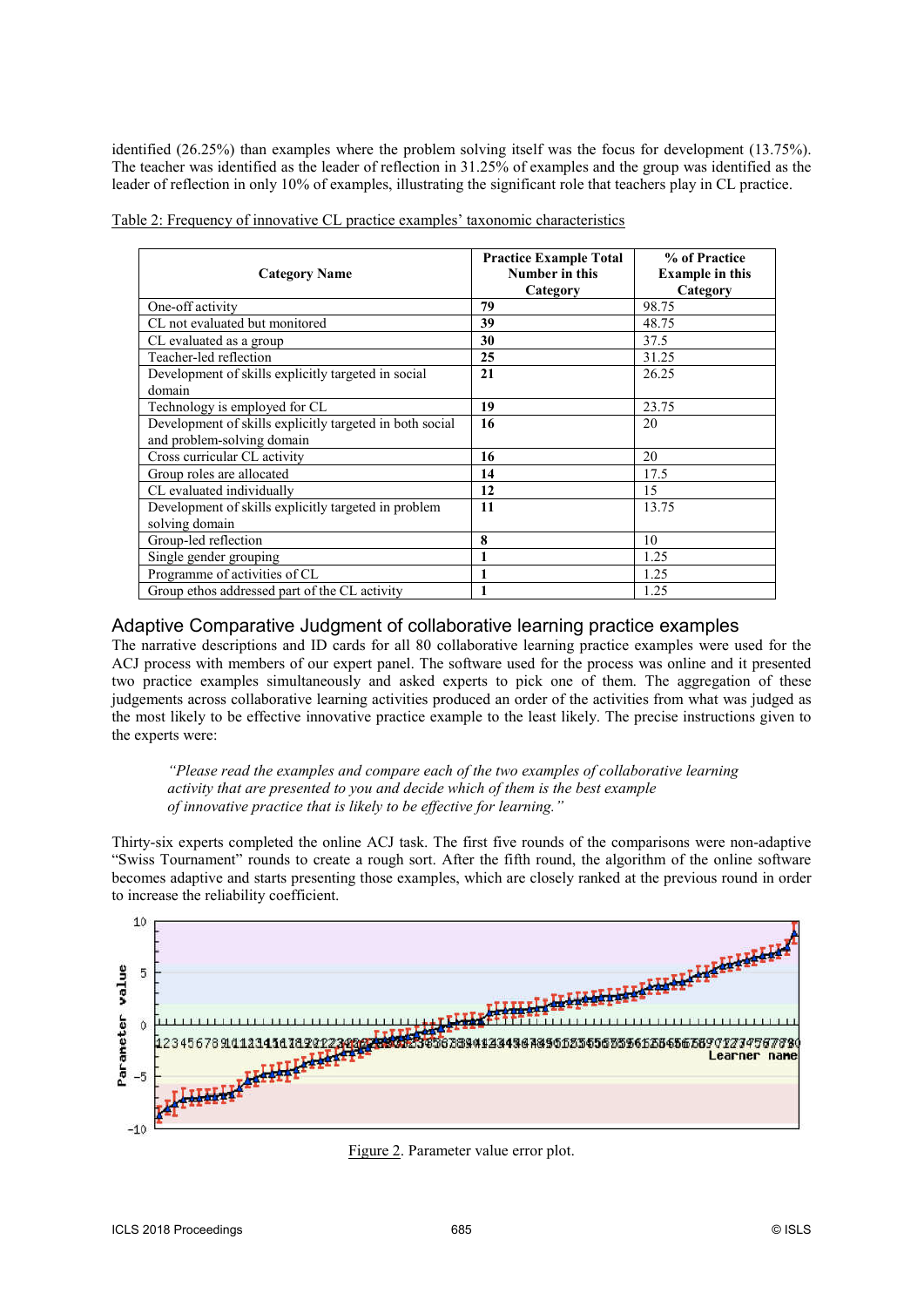## Results of the ACJ

The ACJ process was completed by 36 members of our expert panel (11 experienced teachers and 25 experienced academics from the learning sciences). The top 3 examples along with associated expert comments are illustrated in Table 3 and one can see that all three explicitly targeted the development of social skills. Two of the top three examples were from secondary schools and the other one was from a primary school. All three took place in classrooms and involved mixed gender groups of mixed ability.

Using the parameter values of each practice example of CL in the ranking list emerged as the result of ACJ process, we created the table 3 below. It shows the relative importance size of the categories of practice examples based on parameter values of the practice examples. These values were calculated by adding the parameter values of the practice examples' taxonomic unit features. As can be seen, the most important features of innovative and likely to be effective for learning CL practice examples for expert opinion were: monitoring of the CL practice rather than evaluation of it, technology used in the practice activity, whether the activity targets to develop skills in both social and problem solving space and whether the activity provides opportunity for reflection (see table 3).

| Categories relative importance order                       | Relative importance<br>size |
|------------------------------------------------------------|-----------------------------|
| CL activity is monitored not evaluated                     | 56.4                        |
| Technology is used to facilitate CL                        | 32.7                        |
| Development of skills targeted in both social and PS space | 28                          |
| Teacher-led reflection                                     | 25.5                        |
| Group-led reflection                                       | 23.7                        |
| CL is evaluated individually                               | 19.3                        |

7 Group ethos are addressed 7 8 Development of skills targeted in social domain 3.5 9 Programme of activities 2.7 10 Single gender grouping 1.4 11 Development of skills targeted in problem-solving domain -0.6 12 Group roles are allocated  $-2.7$  $13$  CL evaluated as a group  $-2.8$ 14 Cross curricular activity used in CL 19.9

Table 3: The Importance of Particular Categories of Example for Experts' Evaluation

Table 3 was created using the sum of parameter values of each CL practice example. On the other hand, Table 4 illustrates the importance of key categories in the ACJ process and it provides information about the language that most frequently graced expert feedback. The feedback from experts indicates the aspects of the CL examples that experts focused upon in making their judgements. Although there is no particular mention of the evaluation aspect of in experts' qualitative feedback, the other characteristics of CL practice and their relative importance rankings show great amount of overlap.

#### Table 4: Experts' Most Frequent Feedback

| The most frequently mentioned aspects in feedback | Number of mentions |
|---------------------------------------------------|--------------------|
| Technology                                        | 16                 |
| Contribution to students' discussion              | 16                 |
| Contribution to students' reflection              | 15                 |
| Authenticity of Problem or Task                   | 14                 |
| Interdependence of Participants                   | 12                 |
| Appropriate feedback provided for students        | 11                 |
| Contribution to CL skill development              |                    |

The last three activities in rankings of the CL practice were all STEM activities in secondary or tertiary education. In contrast to the positive feedback from experts, the reasons experts gave for deciding these practice examples as neither being innovative nor effective were often about the lack of interdependence of students, lack of support provided to students for their development of social and problem solving skills, and the type of the problem tasks provided to students not being appropriate for providing opportunities for interactions among students and discussions.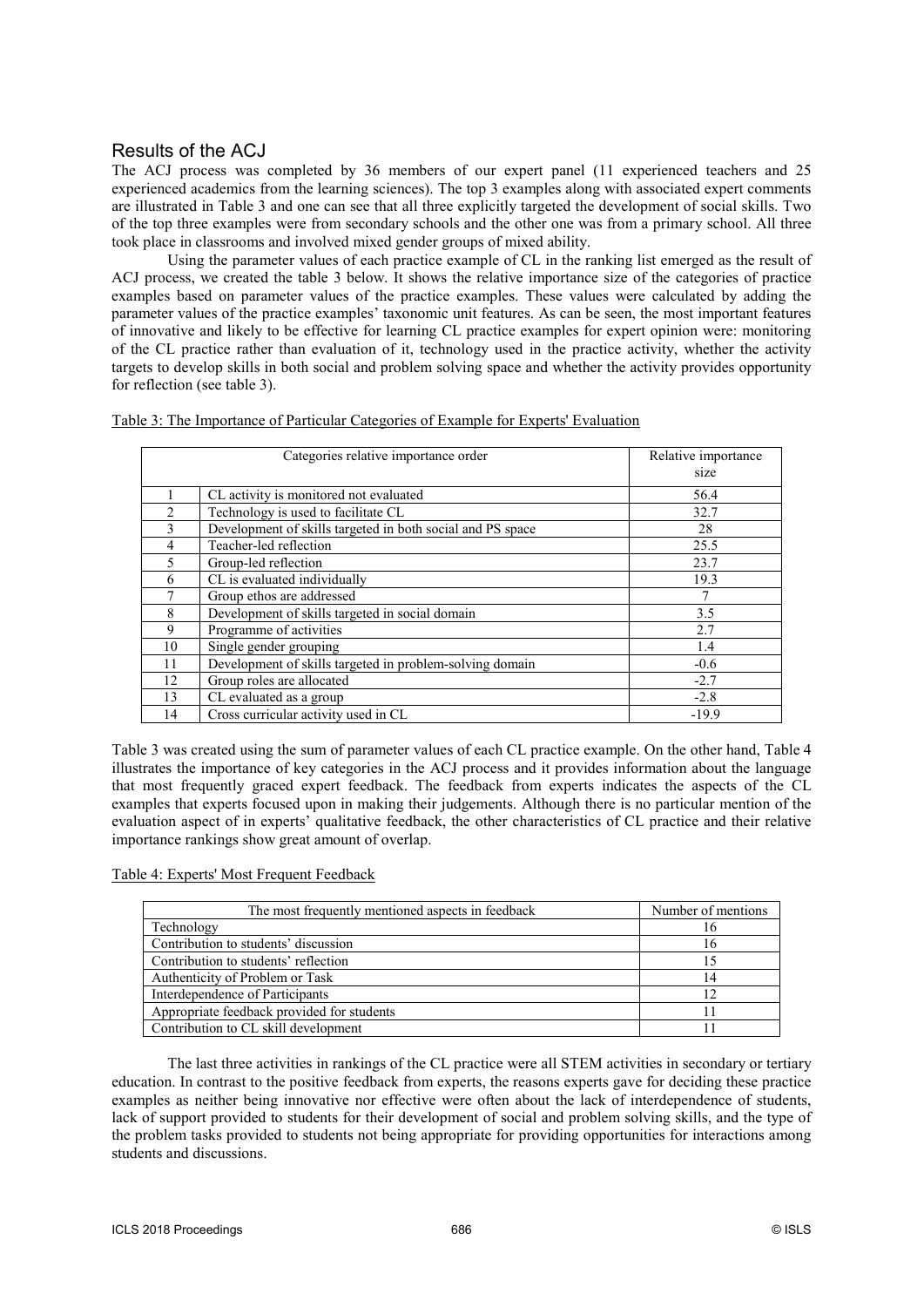#### **Discussion and conclusions**

The expectancy of success is an important factor in differentiating between those practitioners who do implement an educational innovation and those who do not (Abrami et al., 2004). Therefore, all educational innovations must justify their existence with some type of evidence of their effectiveness. As presented in the introduction and literature review sections, there is substantial evidence on the positive impact of collaborative learning on achievement and attitude, and that it can be more motivating than more traditional approaches to instruction. However, there is also evidence that collaborative learning is often poorly implemented. This may be because neither collaborative learning is something that students are naturally familiar with and good at completing, nor teachers are appropriately equipped to implement it. Research literature provides practitioners with some elements that are found to be present when effective collaborative learning happens, yet inevitably such reviews of meta-analyses present a rather simplistic view which encourages practitioners to think that particular variables can always be isolated and implemented. This approach to effectiveness is highly appropriate for theoretical sciences, yet their value for design sciences, in which implementations are considered as dynamic and flexible rather than as ready-made solutions, may not be equally pertinent.

There is no question that collaborative learning is anything other than complex, with multiple factors interacting and impacting upon the manner in which the collaborative process takes place. Therefore, adoption and implementation of collaborative learning approaches in teaching practice may be better supported if teaching is regarded as a design science (Laurillard, 2013) through which teachers paid attention to the design of the collaborative learning process in a systematic manner. This is not to say that evidence generated regarding the effectiveness of educational innovations from different methodologies is not valuable. However, the suitability of the proposed evaluation methods and the types of evidence should be the focus of attention on innovation evaluations (Cukurova, & Luckin, 2018). If judged by the criterion of usefulness to the practitioners, considering teaching as a design science may have greater advantages.

In this paper, we discuss a research-informed taxonomy of collaborative learning (Cukurova, Luckin, Baines, 2017). This taxonomy was used to categorise eighty proposed innovations in collaborative learning. These eighty innovations were then judged by a panel of thirty-six learning sciences experts drawn from academia and educational practice. A software, which is designed to adjust presented examples based on judges' responses, was used to present each judge with a selection of innovations each of which had to be judged against another. The experts were asked to select from each pair, the innovation that they thought most likely to be effective. Most examples judged were one-off activities and only one of the examples could be identified as being part of a programme of collaborative learning activities. In almost half of the cases, the collaborative learning process was not evaluated, and when a potential innovation has been evaluated there is a tendency for this to have been conducted at the group level, rather than interns of each individual learner. As we have completed our crowdsourcing of the practices broadly in the UK and included some from other Englishspeaking countries (USA, Australia, and Canada), we expect that this landscape reflects the general practice.

The results of the ACJ process show that the most innovative and expected to be effective collaborative learning activities are those that are monitored but not formally assessed. The use of technology was a feature that was often present within innovations that are judged to be potentially effective. Moreover, the extent to which an innovation included an activity that was targeted at developing both problem-solving and social skills of students, was also considered as a significant feature for innovative collaborative learning activities that are likely to be effective. An analysis of the feedback provided from members of our expert panel revealed a consistency. Experts valued innovations that require students to discuss and reflect upon authentic problems and tasks, and to receive appropriate feedback about their progress.

This paper presents the ACJ process combined with a taxonomy to categorize across a range of potential collaborative learning innovations, as an alternative way to evaluate the common features of educational innovations that are expected to be effective. Although, we address collaborative learning innovations here, we hope that the approach exemplifies an alternative for evaluating educational innovations more broadly. We argue that the approach might be particularly appropriate when it is not practical to conduct empirical evaluations of the innovations under consideration.

#### **References**

- Abrami, P. C., Poulsen, C., & Chambers, B. (2004). Teacher motivation to implement an educational innovation: Factors differentiating users and non-users of cooperative learning. Educational Psychology, 24(2), 201-216.
- Antil, L. R., Jenkins, J. R., Wayne, S. K., & Vadasy, P. F. (1998). Cooperative learning: Prevalence, conceptualizations, and the relation between research and practice. American Educational Research Journal, 35(3), 419-454.